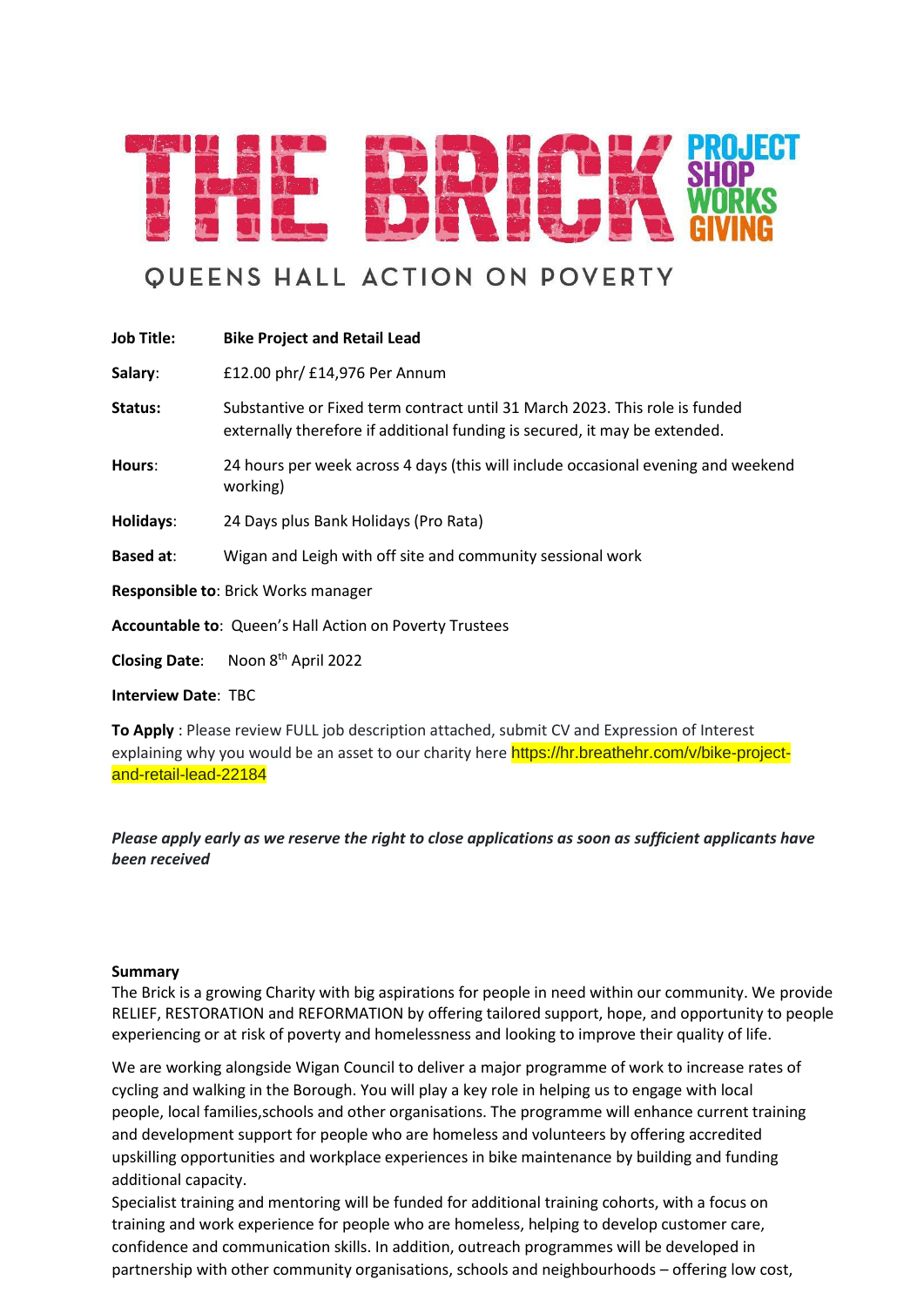easy access to bikes and walking opportunities. You will work closely with people from other services to support this campaign across the whole borough.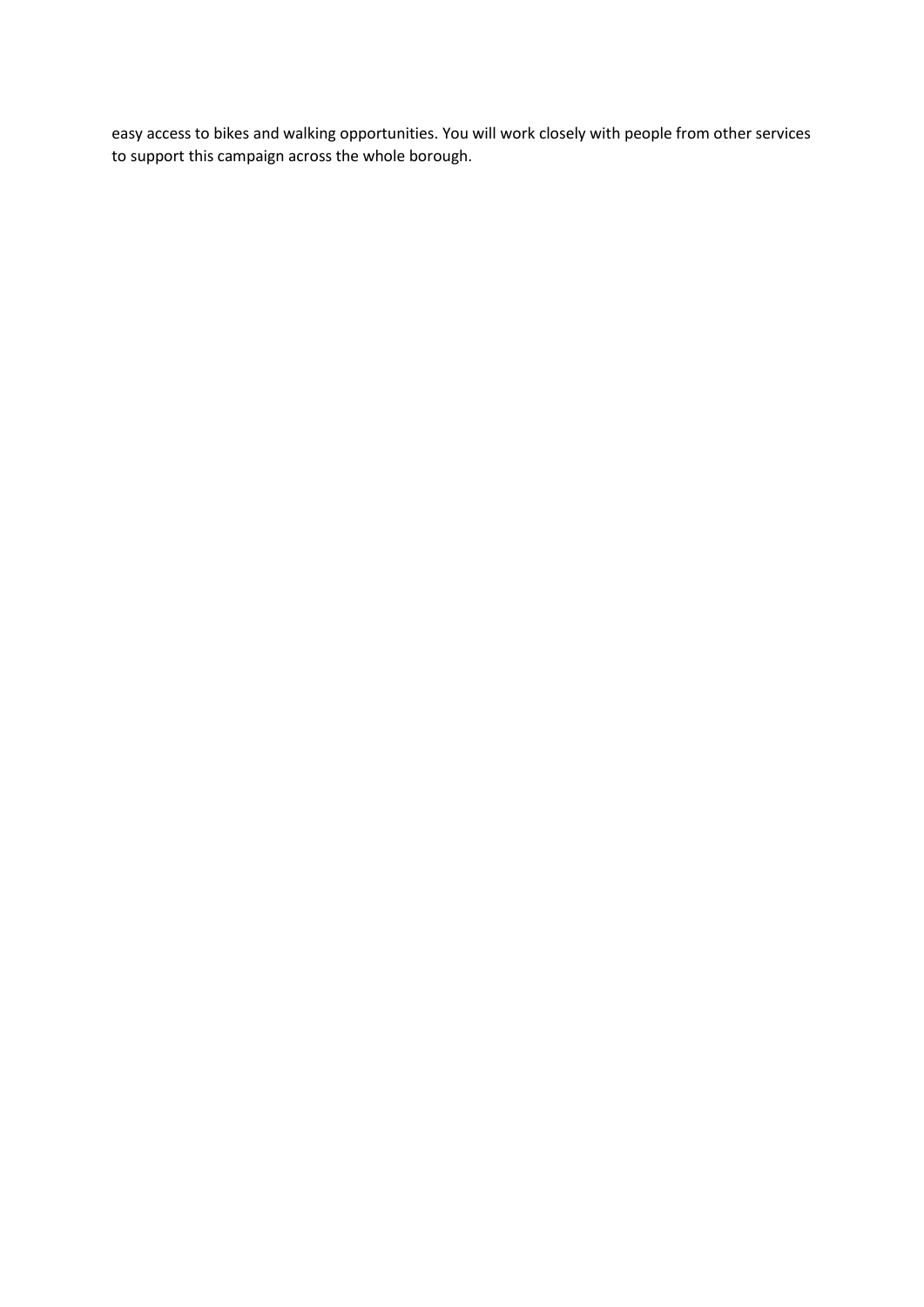Your role in the workshop will also be to help us increase and extend our sales offer of low cost refurbished bikes. You will help to increase good quality bicycle donations and help us to target sales to people in low wage jobs, those switching away from cars, families riding for health etc. The Bike Project and Retail Lead will be a highly motivated individual who can demonstrate initiative and has proven skills in a service operation. You will need to be able to take sound, timely decisions and to work well with minimal supervision. With a range of responsibilities, this role suits someone who is capable of getting involved with all areas of the bike project, requiring strong administrative, IT, organisational and communication skills. A 'can-do' attitude is required, and you must be equally comfortable leading the team and getting 'hands-on' to get the job done. You will help to develop long term business sustainability through increased donations, income generation and maximisation of both the workshop resources and the track record / reputation we have already secured.

## **Main purpose of job**

The main objective of the role is to engage, collaborate and support schools, businesses and stakeholders at community events and workshops, encouraging people to improve their physical health and wellbeing. You will be an ambassador for cycling and the positive impact it can have on physical and mental well-being and community development. You will be the main point of contact responsible for liaising with other key partners involved in community engagement as part of the wider cycling and walking programme across the borough, including the Council (Wellbeing team & SDFs), Public Health and other community/voluntary sector groups. You will monitor and evaluate the workshop against key performance indicators and project targets. You will also collate data and information, such as case studies to assist with the evaluation of the social impact of the project.

### **Main Responsibilities**

Responsible for organising and supporting events with liaison between customers, clients and wider community groups. This may involve meetings, planning sessions and training with schools, community groups and key stakeholders.

Establish an effective communications system to keep the Brick team informed and maintain good relationships with the customers and key stakeholder. This will include a full range of PR outputs including social media platforms

Develop a retail offer within the Brick Works that helps to increase sales of bicycles, accessories and other equipment. Develop new sources of donated items to increase our offer and improve long term income.

Identify possible case studies where we have shown excellent Customer Service and Social Value impact to communicate to our clients and for use in tendering new opportunities.

Engage with volunteers, trainees and community groups and nurture this development for continued success

Ensure that the charity encourages and promotes diversity in all areas of policy and practice

To adhere to the Charity's financial regulations, standing orders, policies and procedures, in particular: Health & Safety, Confidentiality, Data Protection and Customer Care.

Maintain good records to ensure that we evaluate our work and use that learning to inform future development. Play an active role in strategic reviews and contribute to the wider thinking and planning of the organisation.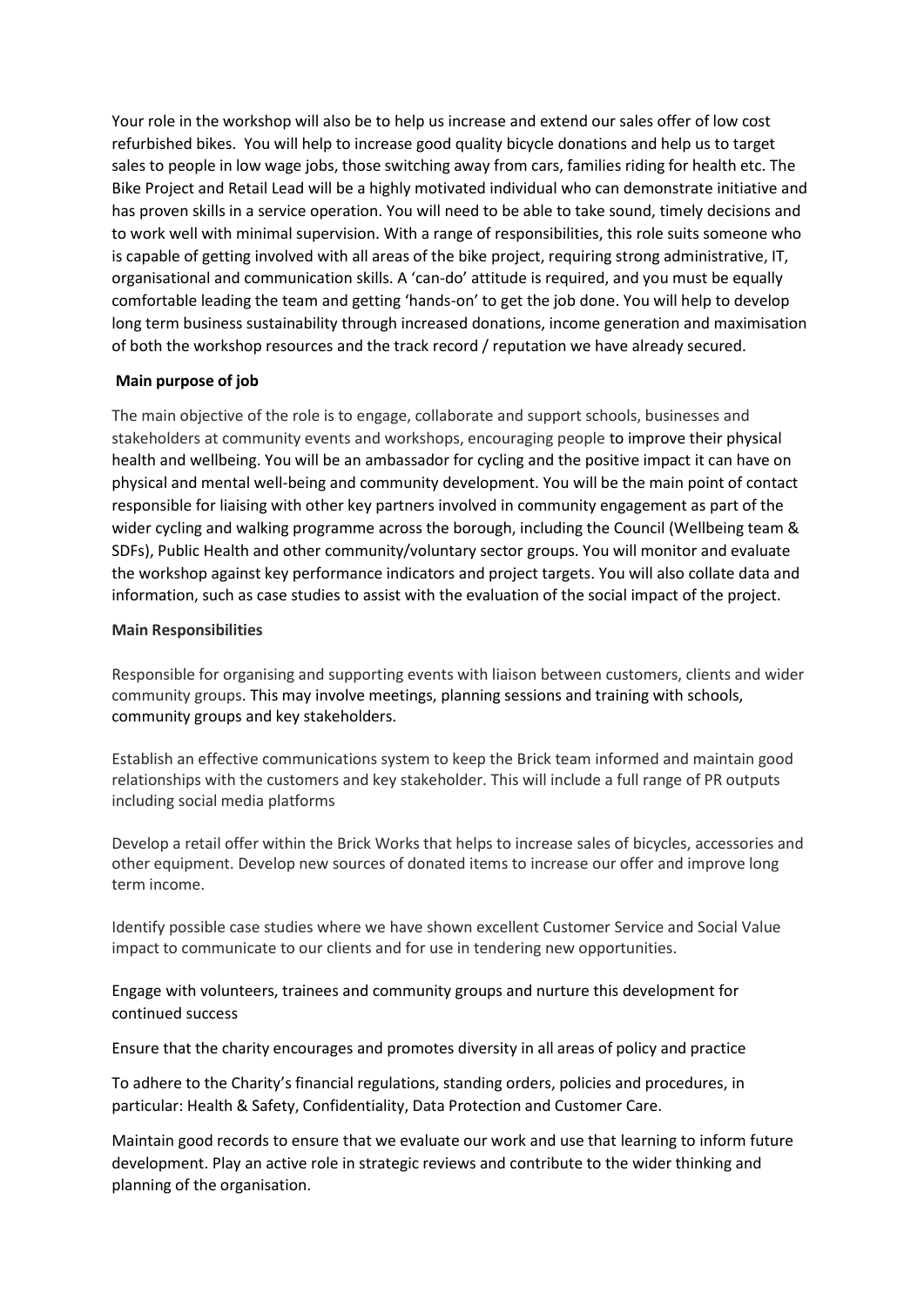### **Your Contribution to The Team**

- Contribute effectively to the Brick Bike team to achieve agreed targets and quality standards
- Keep authority contacts and the wider team regularly informed of progress against agreed targets
- Keep abreast of cycle-related matters in the Wigan and Leigh Borough
- Attend Team Meetings and ensure effective communication with staff within the organisation
- Assist in providing cover in the team for absences
- Facilitate meetings and workshops as appropriate
- Assist in the development and updating of organisational policies
- Participate in recruitment of staff and volunteers including comprehensive induction
- Supervise, motivate and monitor training for paid staff & volunteers
- Ensure personnel records are correctly maintained
- Work flexibly to meet the changing needs of the organisation undertaking any other duties that may be reasonably requested.
- Report, record and deal with complaints as per Charity Policy and Procedure Health and Safety In line with Health and Safety and Lone Working Policies, take reasonable care of personal health and safety, the health and safety of people you will work with and other persons who may be affected by acts and omissions.
- Ensure volunteers, trainees and employees are following Health and Safety Procedures and all incidents or near misses are recorded and acted on appropriately
- Report any incidents to relevant Manager

### **Diversity**

Understand and implement The Brick's Equality and Diversity Policy

### **Out of Hours**

Be willing to undertake work during out of hours, including weekends and evenings assisting at events and workshops when necessary.

Be willing to undertake and assist in fundraising activities which may occur out of hours Promoting fundraising for the Charity

### **General**

The post holder will be expected to:

- Operate all financial procedures in line with the Brick's systems and processes
- Perform any other duties consistent with the broad objectives of the post
- Participate in individual performance review and respond to agreed objectives
- Attend and be an active participant in team meetings, team training and other internal meetings
- Attend external meetings, forums, conferences, training etc. as required by the Brick
- Be aware of professional standards expected in the service, in terms of holistic person centred delivery, required ongoing personal and professional development

● Maintain up-to-date knowledge of legislation, national and local policies, procedures, recommendations and guidelines

● Take responsibility for ensuring that legal obligations regarding information which is processed for both volunteers and staff are kept accurate, confidential, secure and in line with the Data Protection Act 2018 and Confidentiality Policies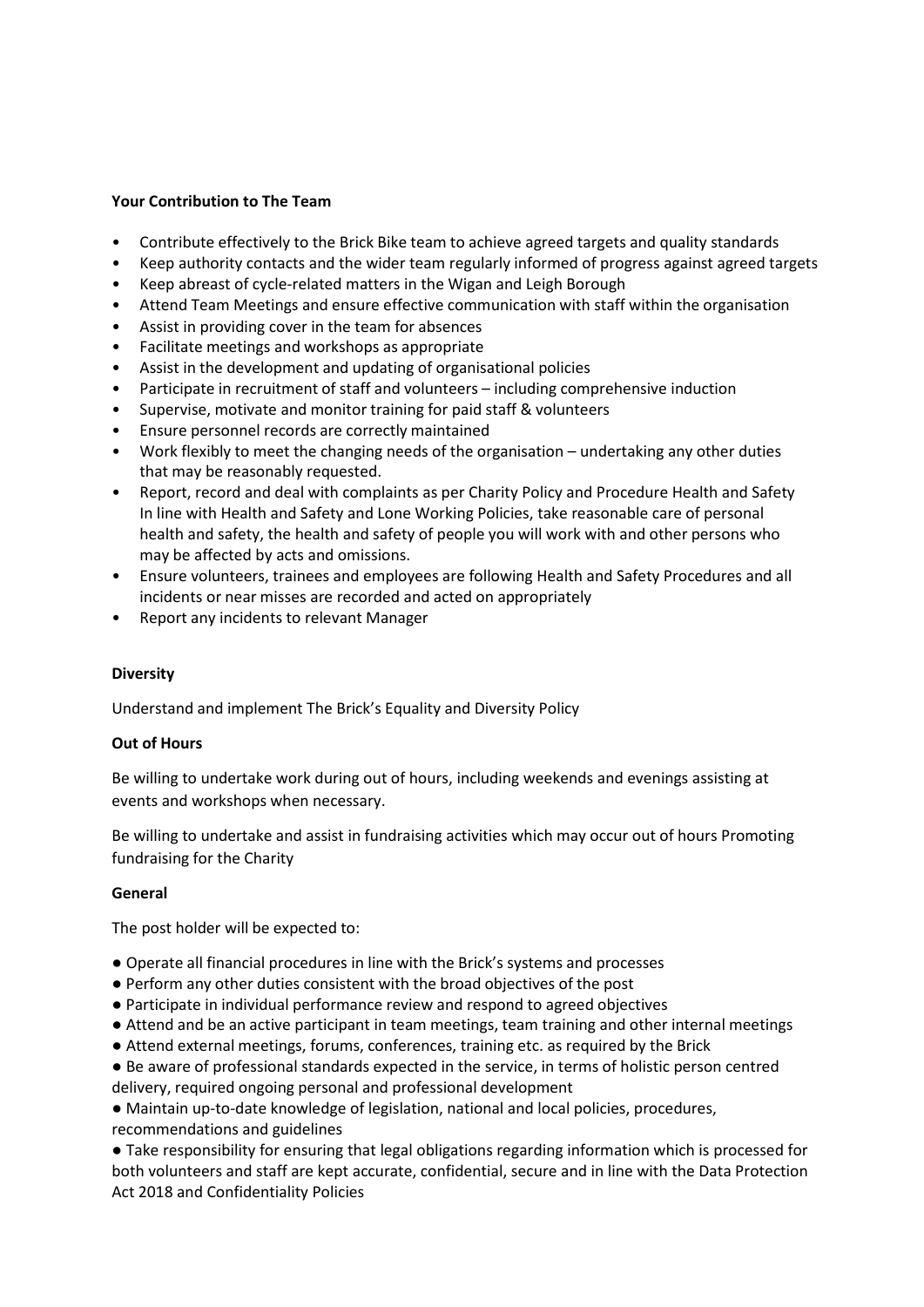● Not abuse their official position for personal gain, to seek advantage of further private business or other interests in the course of their official duties

● Undertake other such duties consistent with the post, as jointly agreed between the post holder and Queen's Hall Action on Poverty

- Deliver the service in line with and adhere to the Policies and Procedures
- Undertake other duties when required in order to aid in the smooth running of the Workshop
- Promote good communication within The Brick and the Charity as a whole
- Ensure good time management

### **Good Practice**

Queen's Hall Action on Poverty are committed to the safeguarding and protection of all young people and adults, In line with our Safeguarding policies. We will carefully select, train and support all those with any responsibility within the Charity, in accordance with our rigorous recruitment and selection

|                                                           | <b>Essential</b> | <b>Desirable</b>        | How to be achieved      |
|-----------------------------------------------------------|------------------|-------------------------|-------------------------|
| Passionate about Cycling and<br>has significant practical |                  |                         |                         |
| experience and knowledge in                               |                  |                         | Application form        |
| <b>Bike Repair and servicing.</b>                         |                  |                         |                         |
| Experience of working in a bike                           |                  |                         |                         |
| workshop or similar setting                               |                  |                         | <b>Application Form</b> |
| Good understanding of retail                              |                  |                         |                         |
| environments and an                                       |                  | <b>Application Form</b> |                         |
| interest/ability to sell.                                 |                  |                         |                         |
| Experience in planning,                                   |                  |                         |                         |
| organising and delivering                                 |                  |                         | Application form        |
| events                                                    |                  |                         |                         |
| Experience of engaging with                               |                  |                         |                         |
| community based                                           |                  | Application form        |                         |
| organisations and public                                  |                  |                         |                         |
| services                                                  |                  |                         |                         |
| Experience in effective use of                            |                  |                         | Application form and    |
| Social Media in support of a                              |                  |                         | interview               |
| project.                                                  |                  |                         |                         |
| Knowledge of Health and                                   |                  |                         | Application form and    |
| Safety requirements                                       |                  |                         | interview               |
|                                                           |                  |                         |                         |
| Self motivated, creative,                                 |                  |                         |                         |
| entrepreneurial and outcome                               |                  |                         | Application form and    |
| orientated                                                |                  |                         | interview               |
|                                                           |                  |                         |                         |